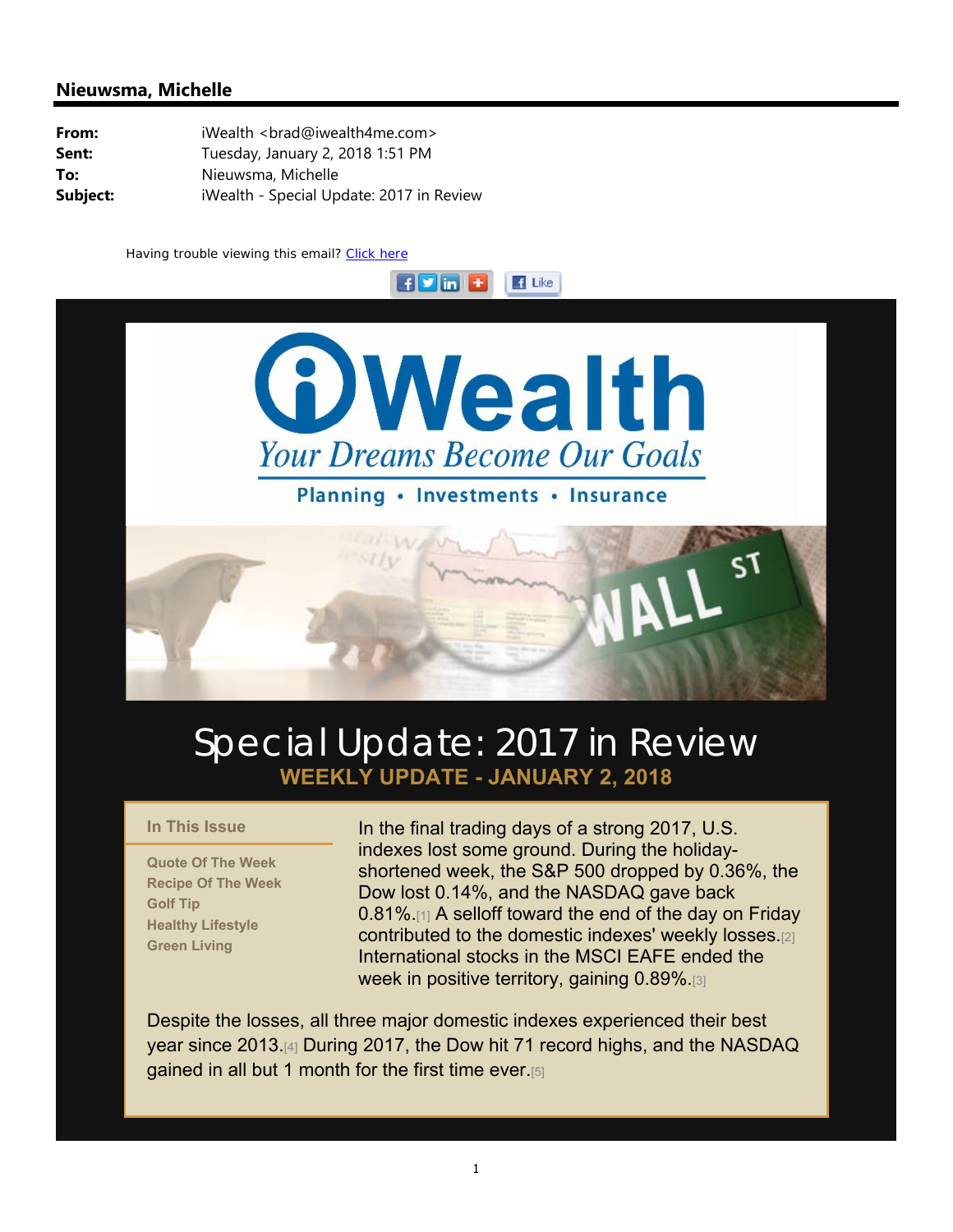Overall, indexes posted the following growth for the year:

- S&P 500 up  $19.42\%$
- Dow up  $25.08\%$
- NASDAQ up  $28.24\%$
- $\bullet$  MSCI EAFE up 21.78% $[9]$

In addition to sizeable gains, there was also very little market volatility in 2017. The S&P 500 only had 8 days when it lost or gained 1% or more. In 2016, the index had 48 days with at least 1% movement, and 2015 had 71 such days.[10]

With high growth and low volatility, it's little wonder that consumer confidence has reached its highest levels in 17 years. However, considering we are almost 9 years into this historic bull market, can the growth continue?[11] Let's take a look at a few economic indicators to examine where we are and what might be on the horizon.

#### **Economic Highlights**

- **Gross Domestic Product:** Economic growth picked up in the 2nd and 3rd quarters, and analysts believe the expansion could continue in 2018.[12]
- **Labor:** The unemployment rate dropped to 4.1% by October 2017, and some analysts believe it could fall even more in 2018.[13]
- **Inflation:** While inflation is below the Federal Reserve's 2% goal, the most recent readings show a healthy increase. If inflation continues on this path, the Fed will likely continue to slowly increase interest rates in 2018.[14]

#### **Tax Changes in 2018**

Many people are wondering how the new tax plan will affect markets and the economy in 2018.

On January 1, a number of changes went into effect, including new tax brackets for citizens and a permanent tax rate reduction for corporations.[15] As a result, this law may impact both economic performance and your individual bottom line.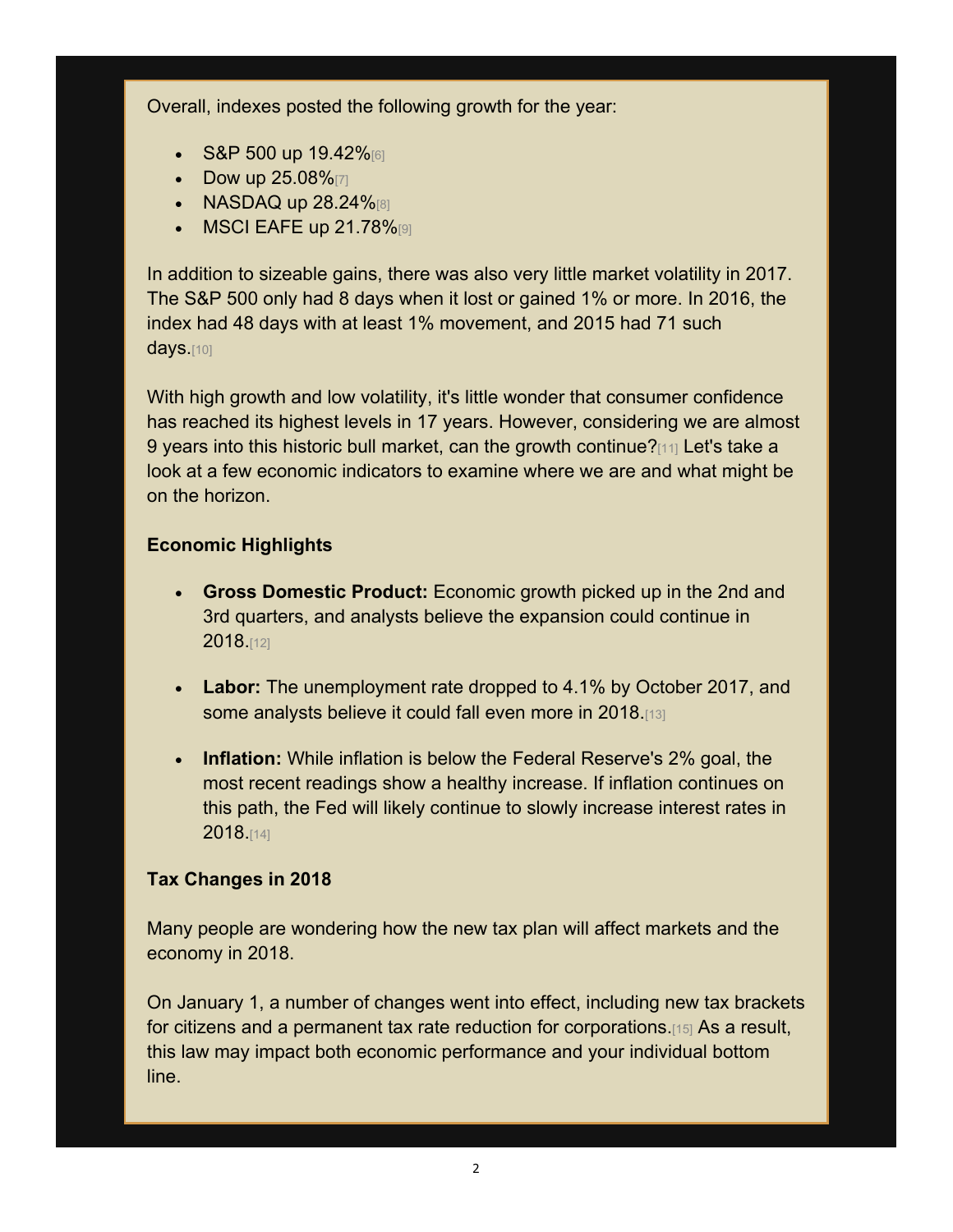If you have any questions about how to prepare for what lies ahead - or want more details on what we expect in 2018 - contact us any time.

#### **ECONOMIC CALENDAR**

**Monday:** Markets Closed for New Year's Day **Tuesday:** PMI Manufacturing Index **Wednesday:** Motor Vehicle Sales, ISM Mfg Index, Construction Spending **Thursday:** ADP Employment Report, Jobless Claims **Friday:** Employment Situation, Factory Orders, ISM Non-Mfg Index

Forward to a Friend

| DATA AS OF 12/29/2017 | 1 WEEK   | <b>SINCE 1/1/17</b> | 1 YEAR | 5 YEAR | 10 YEAR  |
|-----------------------|----------|---------------------|--------|--------|----------|
| STANDARD & POOR'S 500 | $-0.36%$ | 19.42%              | 19.42% | 13.39% | 6.18%    |
| <b>DOW</b>            | $-0.14%$ | 25.08%              | 25.08% | 13.53% | 6.42%    |
| <b>NASDAQ</b>         | $-0.81%$ | 28.24%              | 28.24% | 17.98% | 10.04%   |
| <b>INTERNATIONAL</b>  | 0.89%    | 21.78%              | 21.78% | 5.04%  | $-0.94%$ |
| DATA AS OF 12/29/2017 | 1 MONTH  | <b>6 MONTHS</b>     | 1 YEAR | 5 YEAR | 10 YEAR  |
| TREASURY YIELDS (CMT) | 1.28%    | 1.53%               | 1.76%  | 2.20%  | 2.40%    |

Notes: All index returns (except S&P 500) exclude reinvested dividends, and the 5-year and 10-year returns are annualized. The total returns for the S&P 500 assume reinvestment of dividends on the last day of the month. This may account for differences between the index returns published on Morningstar.com and the index returns published elsewhere. International performance is represented by the MSCI EAFE Index. Past performance is no guarantee of future results. Indices are unmanaged and cannot be invested into directly.



*"Every individual matters. Every individual has a role to play.*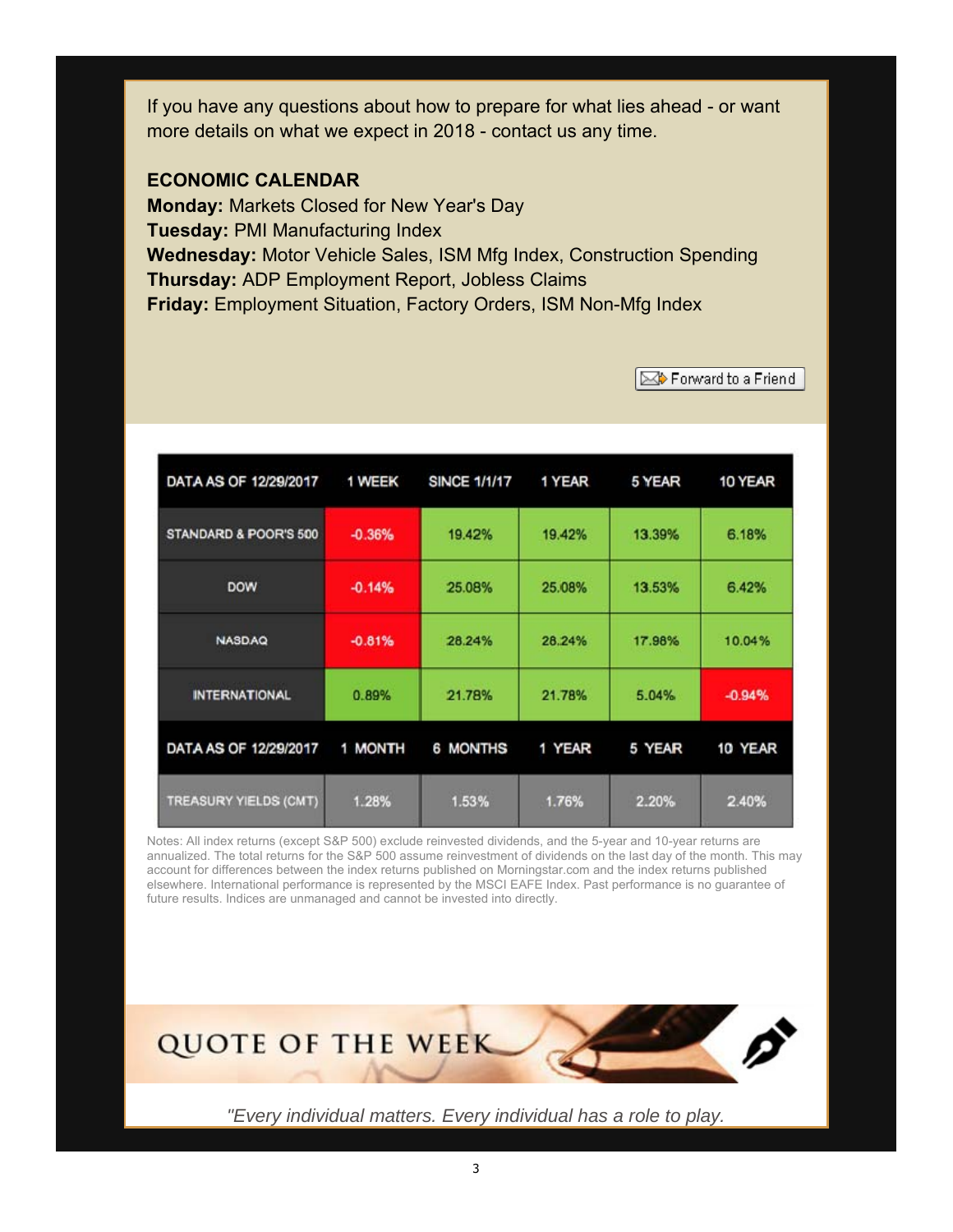*Every individual makes a difference."* 

*- Jane Goodall* 

Recipe Of The Week

# **RECIPE OF THE WEEK**

#### Ohio Turkey Chili



#### Serves 4

#### **Ingredients:**

- 2 tablespoons vegetable oil
- 1 yellow onion, finely chopped
- 2 cloves garlic, minced
- 1 pound ground turkey (80% lean)
- Kosher salt
- Black pepper, freshly ground
- 2 tablespoons tomato paste
- 1 tablespoon chili powder
- 1 tablespoon paprika
- 1 teaspoon allspice, ground
- 1 teaspoon cinnamon, ground
- 1 teaspoon coriander, ground
- 1 teaspoon cumin, ground
- $\cdot$   $\frac{1}{4}$  teaspoon cloves, ground
- 1 can (15 ounces) diced tomatoes
- 1 tablespoon cider vinegar
- 2 teaspoons Worcestershire sauce
- 1 ounce unsweetened chocolate, finely chopped
- 12 ounces spaghetti
- 8 ounces cheddar cheese, shredded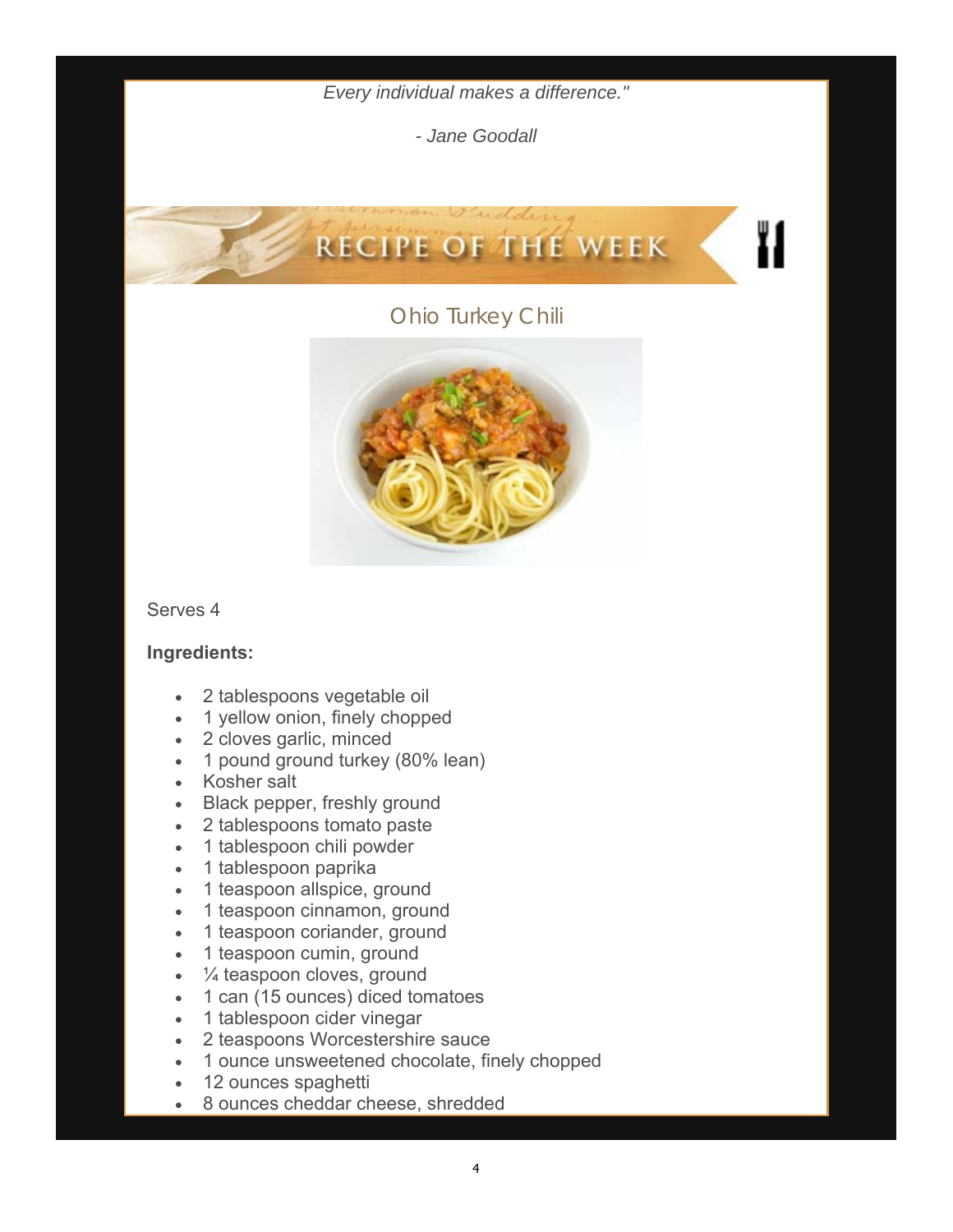• Green onions, thinly sliced (optional)

#### **Directions:**

- 1. Warm vegetable oil over medium-high heat, in Dutch oven or large saucepan.
- 2. Toss in garlic and onions, and stir until browned (about 6 minutes).
- 3. Add ground turkey, ¼ teaspoon pepper, and 1 teaspoon salt. Break up clumps as you stir items together until turkey browns (about 5 minutes).
- 4. Add tomato paste, and then include chili powder, paprika, allspice, cinnamon, coriander, cumin, and cloves. Stir together constantly for 1 minute.
- 5. Stir in diced tomatoes and 1 ½ cups water, and simmer uncovered for about 10 minutes.
- 6. Add vinegar, Worcestershire, and chocolate, and continue simmering until chili starts to thicken (about 10 minutes).
- 7. Add more salt and pepper to taste.
- 8. Bring to boil a large saucepan of water while chili cooks, and cook spaghetti according to package directions.
- 9. Serve chili over cooked spaghetti, and garnish with shredded cheese and sliced green onions.

Recipe adapted from Food Network<sup>[16]</sup>

**SOP** Forward to a Friend



### Keep Your Data Safe Online\*

As more and more of our lives go online, we must take measures to actively protect ourselves. From credit card information to Social Security numbers, and more, a trove of data exists that can put you at risk. Here are some tips to help you keep your data safe online:

**1. Shop on secure websites:** A website has better safety measures in place when it lists an "s" in its website address (URL). Shop safely online by only using websites that start with "https."

**2. Avoid financial transactions on unsecured WiFi:** Public wireless accounts can be helpful to use when you need to access the internet, but they can leave you vulnerable. To protect your data, never do any financial transactions on unsecured public WiFi.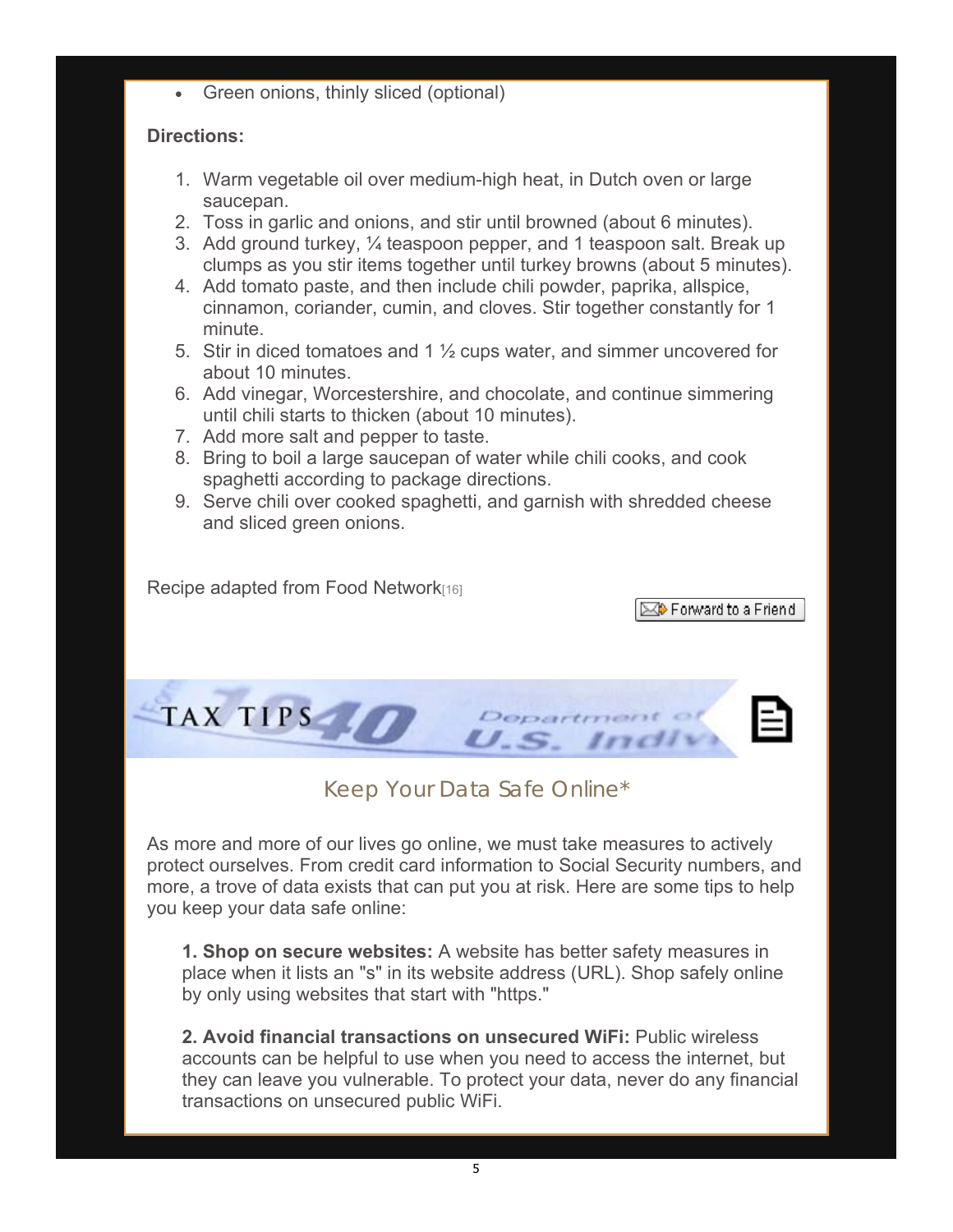**3. Sign up for alerts:** Many accounts allow you to sign up for alerts in order to receive notifications on any suspicious activity. Make sure you opt into these communications to stay ahead of odd account behavior.

Other details may apply, and you can find more information on the **IRS** website.

\* This information is not intended to be a substitute for specific individualized tax advice. We suggest you discuss your specific tax issues with a qualified tax advisor.

Tip courtesy of IRS.gov[17]



Hinge Your Stroke for a Better Roll

Do you hinge your shots? Maybe you come up short or find that your putts move a little too far to the right. If so, then the secret sauce may lie in hinging your stroke to fix your roll. Follow these tips:

- 1. Set up normally.
- 2. Hinge your right wrist backward when starting your takeaway. You should feel like your club's butt end stays mostly in place as your putterhead swings.
- 3. Complete the "backstroke."
- 4. Try on your other hand by bending your left wrist backward. A smooth motion will keep your club's butt end in place.
- 5. Repeat this technique multiple times.

You will need more hinge for longer putts. By perfecting the move and squaring correctly, you'll gain the necessary power to roll your putts with each stroke.

Tip adapted from Golf Magazine[18]

**HEALTHY LIFESTYLE** 

Understand Canker Sores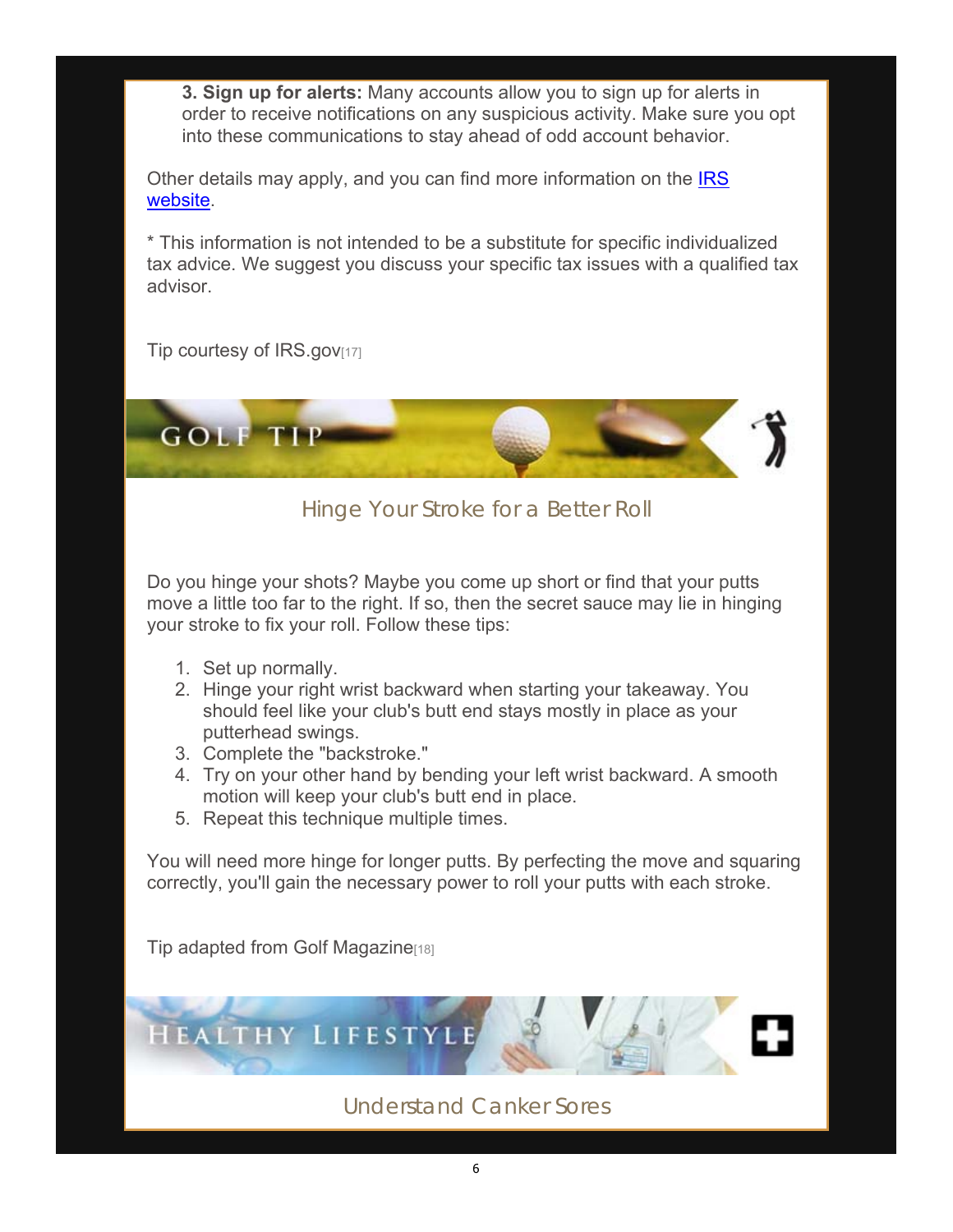Canker sores are ulcers that form in the mouth, affecting as many as 20% of Americans. This ailment is different than the cold sores people get on the outside of their lips. Here are some tips to help you better understand and care for canker sores:

#### **What causes them?**

The medical community does not fully know why people get canker sores. However, they are more common in women, and may result from:

- Eating acidic foods like tomatoes
- Eating gluten
- Experiencing physical or emotional stress
- Using some toothpastes with ingredients that trigger the sores

#### **Are they contagious?**

No, you cannot get canker sores from other people. With that said, some studies show that people can get them more easily when you have parents that also develop canker sores.

Tip adapted from WebMD<sub>[19]</sub>



### Simple Tips That Make a Green Difference

Sometimes, the small actions we take each day are the ones that add up to make a real difference in our green lifestyles. Here are some simple ways you can help the earth without having to make a huge change in how you live:

- **Pick up litter:** Even though you didn't make the trash, you can help take it away from our parks, streams, and roadways. Take a bag with you on walks and pick up litter along the way.
- **Avoid releasing balloons:** Sending balloons off into the air may seem fun, but the plastic eventually falls back down to earth. Animals that mistake deflated balloons for food can die from choking or intestinal blocks. Marine animals are especially vulnerable.
- **Fix water leaks:** Households waste about 13.7% of water due to leaks. Check your water meter regularly while no one is using the water; if the meter moves, then you have a leak somewhere.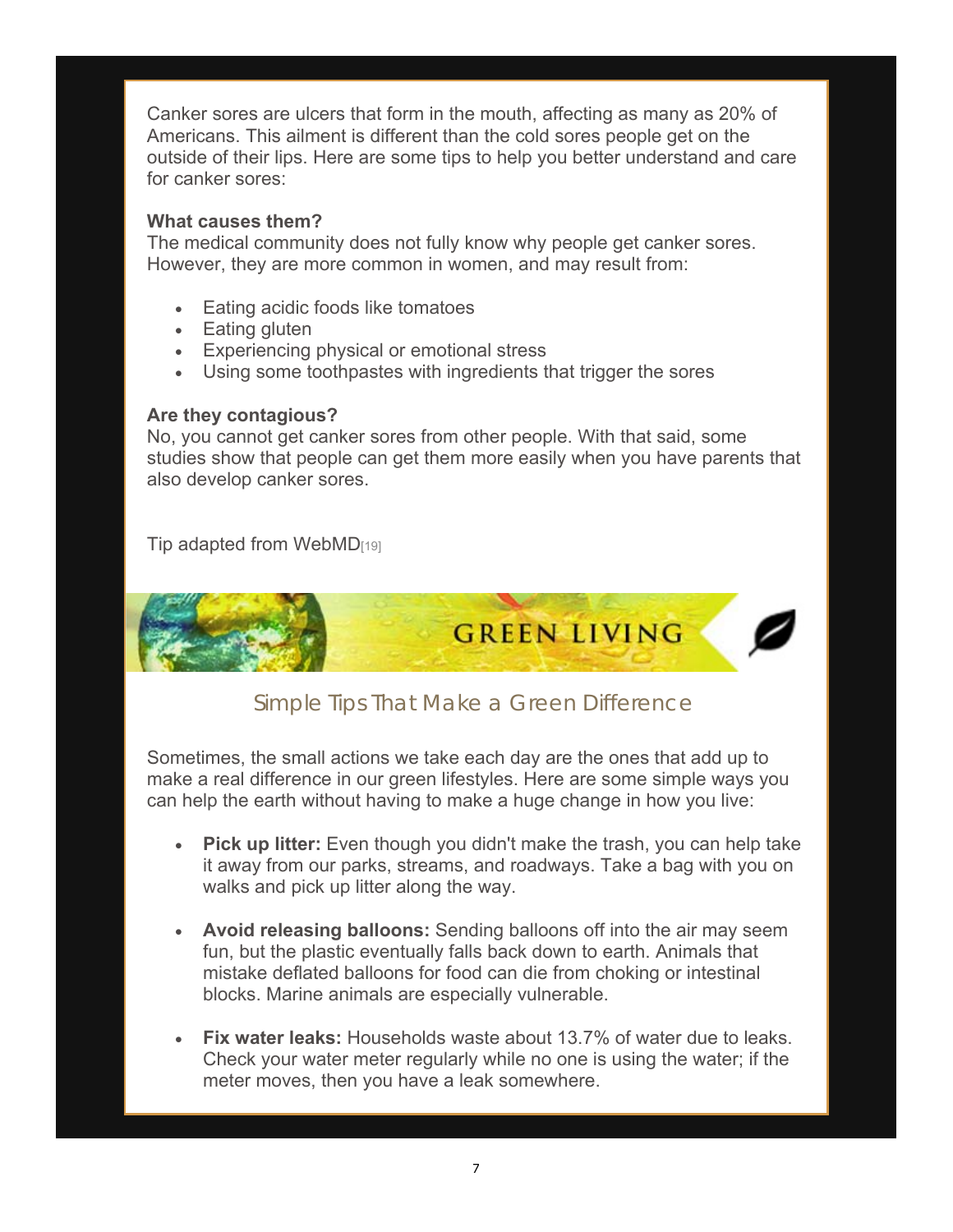Tip adapted from Global Stewards<sup>[20]</sup>

#### *Share the Wealth of Knowledge!*

*Please share this market update with family, friends, or colleagues. If you would like us to add them to our list, simply click on the "Forward email" link below. We love being introduced!*

 $\boxtimes$  Forward to a Friend

**Brad Connors iWealth 213 15th Avenue NE Waseca, MN 56093 507-835-9111**

**info@iWealth4me.com http://www.iWealth4me.com**



Investing involves risk including the potential loss of principal. No investment strategy can guarantee a profit or protect against loss in periods of declining values.

Diversification does not guarantee profit nor is it guaranteed to protect assets.

International investing involves special risks such as currency fluctuation and political instability and may not be suitable for all investors.

The Standard & Poor's 500 (S&P 500) is an unmanaged group of securities considered to be representative of the stock market in general.

The Dow Jones Industrial Average is a price-weighted average of 30 significant stocks traded on the New York Stock Exchange and the NASDAQ. The DJIA was invented by Charles Dow back in 1896.

The Nasdaq Composite is an index of the common stocks and similar securities listed on the NASDAQ stock market and is considered a broad indicator of the performance of stocks of technology companies and growth companies.

The MSCI EAFE Index was created by Morgan Stanley Capital International (MSCI) that serves as a benchmark of the performance in major international equity markets as represented by 21 major MSCI indices from Europe, Australia and Southeast Asia.

The S&P/Case-Shiller Home Price Indices are the leading measures of U.S. residential real estate prices, tracking changes in the value of residential real estate. The index is made up of measures of real estate prices in 20 cities and weighted to produce the index.

The 10-year Treasury Note represents debt owed by the United States Treasury to the public. Since the U.S. Government is seen as a risk-free borrower, investors use the 10-year Treasury Note as a benchmark for the long-term bond market.

Opinions expressed are subject to change without notice and are not intended as investment advice or to predict future performance.

Past performance does not guarantee future results.

You cannot invest directly in an index.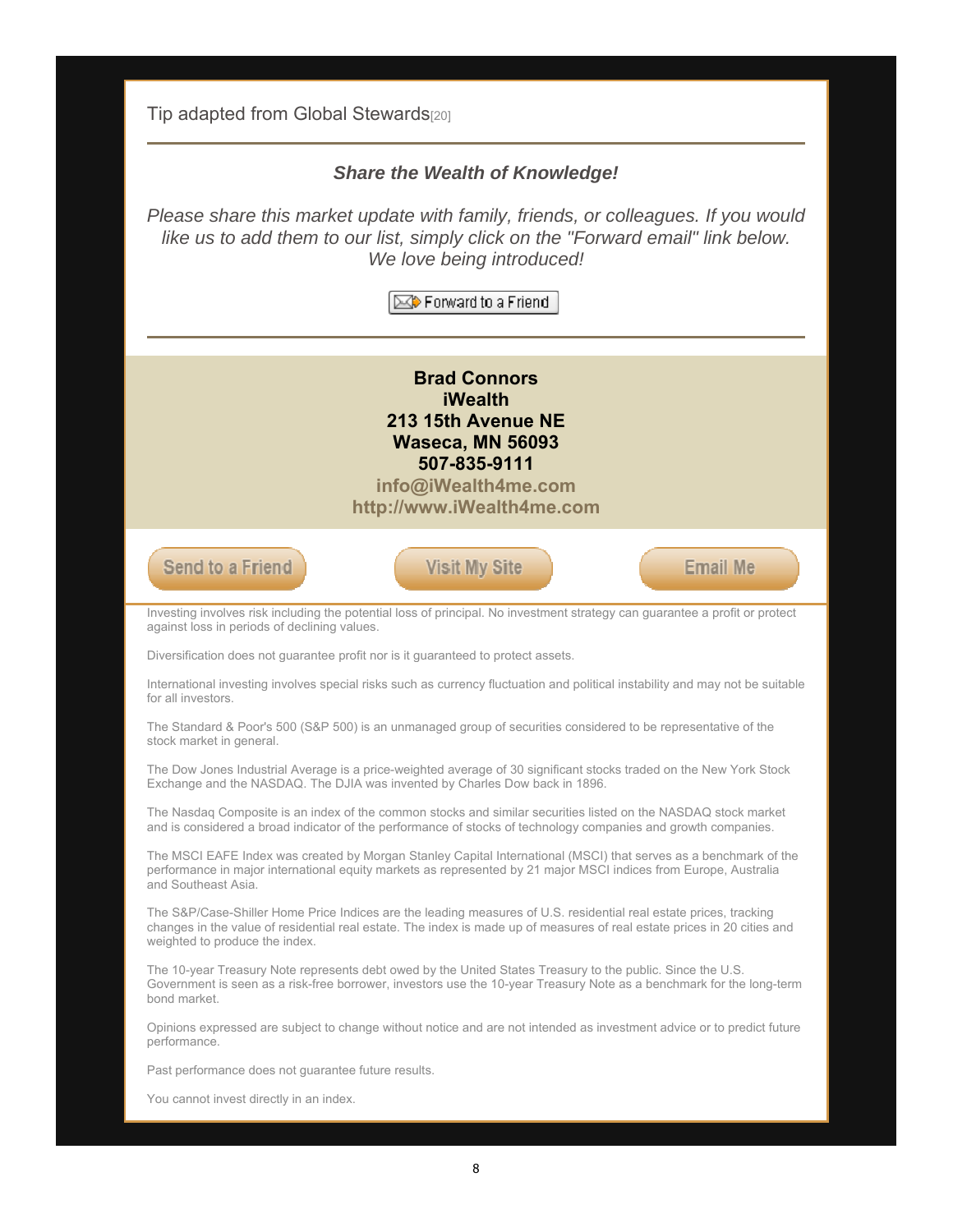Consult your financial professional before making any investment decision.

Fixed income investments are subject to various risks including changes in interest rates, credit quality, inflation risk, market valuations, prepayments, corporate events, tax ramifications and other factors.

These are the views of Platinum Advisor Marketing Strategies, LLC, and not necessarily those of the named representative, Broker dealer or Investment Advisor, and should not be construed as investment advice. Neither the named representative nor the named Broker dealer or Investment Advisor gives tax or legal advice. All information is believed to be from reliable sources; however, we make no representation as to its completeness or accuracy. Please consult your financial advisor for further information.

By clicking on these links, you will leave our server, as they are located on another server. We have not independently verified the information available through this link. The link is provided to you as a matter of interest. Please click on the links below to leave and proceed to the selected site.

[1] http://performance.morningstar.com/Performance/index-c/performance-return.action?t=SPX®ion=usa&culture=en-US

http://performance.morningstar.com/Performance/index-c/performance-return.action?t=%21DJI®ion=usa&culture=en-US

http://performance.morningstar.com/Performance/index-c/performance-return.action?t=@CCO

[2] www.cnbc.com/2017/12/29/us-stocks-open-higher-sp-500-tracking-for-best-year-since-2013.html

[3] www.msci.com/end-of-day-data-search

[4] money.cnn.com/2017/12/29/investing/stocks-2017-wall-street/index.html

[5] www.cnbc.com/2017/12/29/us-stocks-open-higher-sp-500-tracking-for-best-year-since-2013.html

[6] http://performance.morningstar.com/Performance/index-c/performance-return.action?t=SPX®ion=usa&culture=en-US

[7] http://performance.morningstar.com/Performance/index-c/performancereturn.action?t=%21DJI®ion=usa&culture=en-US

[8] http://performance.morningstar.com/Performance/index-c/performance-return.action?t=@CCO

[9] www.msci.com/end-of-day-data-search

[10] www.cnbc.com/2017/12/29/us-stocks-open-higher-sp-500-tracking-for-best-year-since-2013.html

[11] money.cnn.com/2017/12/29/investing/stocks-2017-wall-street/index.html

[12] www.cnbc.com/2017/12/21/us-final-reading-on-q3-2017-gdp.html

[13] data.bls.gov/timeseries/LNS14000000

www.thebalance.com/us-economic-outlook-3305669

[14] www.bloomberg.com/news/articles/2017-12-22/u-s-consumer-spending-tops-forecasts-as-inflation-accelerates

[15] www.cnbc.com/2017/12/28/tax-changes-are-coming-monday-heres-when-it-will-affect-you.html

[16] www.foodnetwork.com/recipes/valerie-bertinelli/ohio-turkey-chili-4483566

[17] www.irs.gov/newsroom/national-tax-security-awareness-week-eight-steps-to-keep-online-data-safe

[18] www.golf.com/instruction/2017/10/05/looking-better-roll-try-hinge-stroke

[19] www.webmd.com/oral-health/understanding-canker-sores-basics

[20] www.globalstewards.org/ecotips.htm

Copyright © 2017. All Rights Reserved.

Securities and Advisory Services offered through LPL Financial, a Registered Investment Advisor. Member FINRA/SIPC.